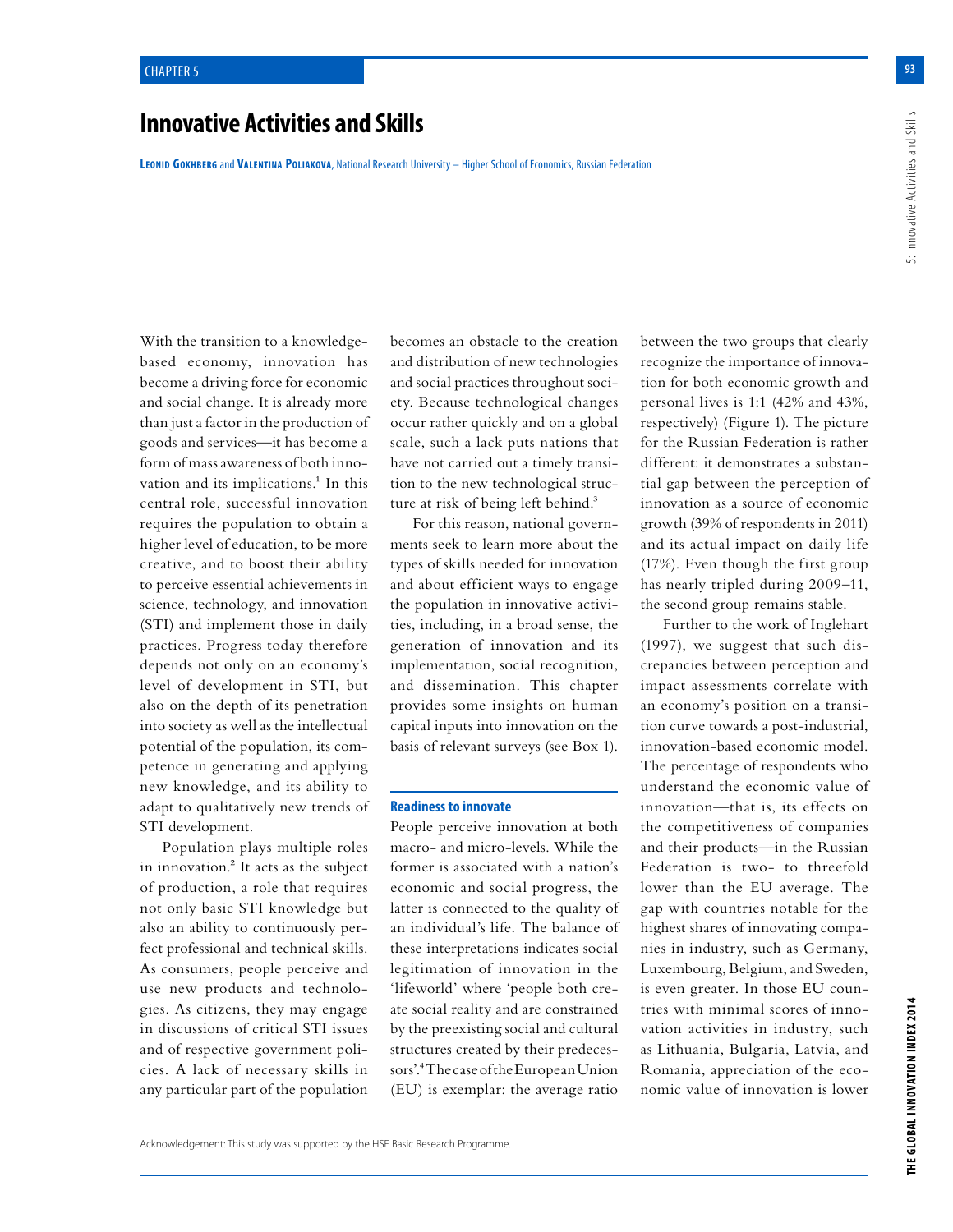# **Box 1: Surveys of public attitudes towards, and understanding of, STI**

Public opinion polls on science-related issues began in the United States of America as early as 1970s. Since the 1990s, Member States of the European Union (EU), Brazil, Canada, China, Japan, the Republic of Korea, and the Russian Federation, along with some other countries, have been tracking public attitudes towards science, technology, and innovation (STI) as well as tracking public understanding of STI on a regular basis. Important motivations for tracking these attitudes with surveys have been the societal impact of tremendous successes in STI in addition to well-known technogenic disasters and their tragic aftermaths.

National surveys are usually based on representative adult population samples and cover a broad variety of issues, such as interest in STI and the use of respective sources of information (including various types of media, specialized literature, friends, etc.); test-based metrics of understanding of its major concepts (scientific literacy); assessments of its impact on the economy, society, and daily life; views on allied government policies; the social prestige of related occupations; measures of innovative skills (e.g., Internet and computer skills); the consumption of technologically novel goods and services; attitudes towards ethically controversial or dangerous STI areas (nuclear power, stem cell research, genetically modified organisms or GMOs); and so on. Special indicators vary according to a policy agenda and national particularities.

Survey findings are taken into consideration by national governments in the elaboration of priority programmes (education, space, environment, nuclear energy, biotechnology) and in their methods of communicating STI to the general public. The findings are also considered by businesses in their strategy planning for the market promotion of innovative products or actions in societally sensitive STI areas.

# **Figure 1: Public perception of innovation (% of respondents)**



Source: EU data are from Eurobarometer, 2005; data for Russia are from the Survey on Innovation Behaviour of the Population conducted by the Institute for Statistical Studies and Economics of Knowledge (ISSEK)/National Res Higher School of Economics (HSE), 2006, 2009, 2011.

**94**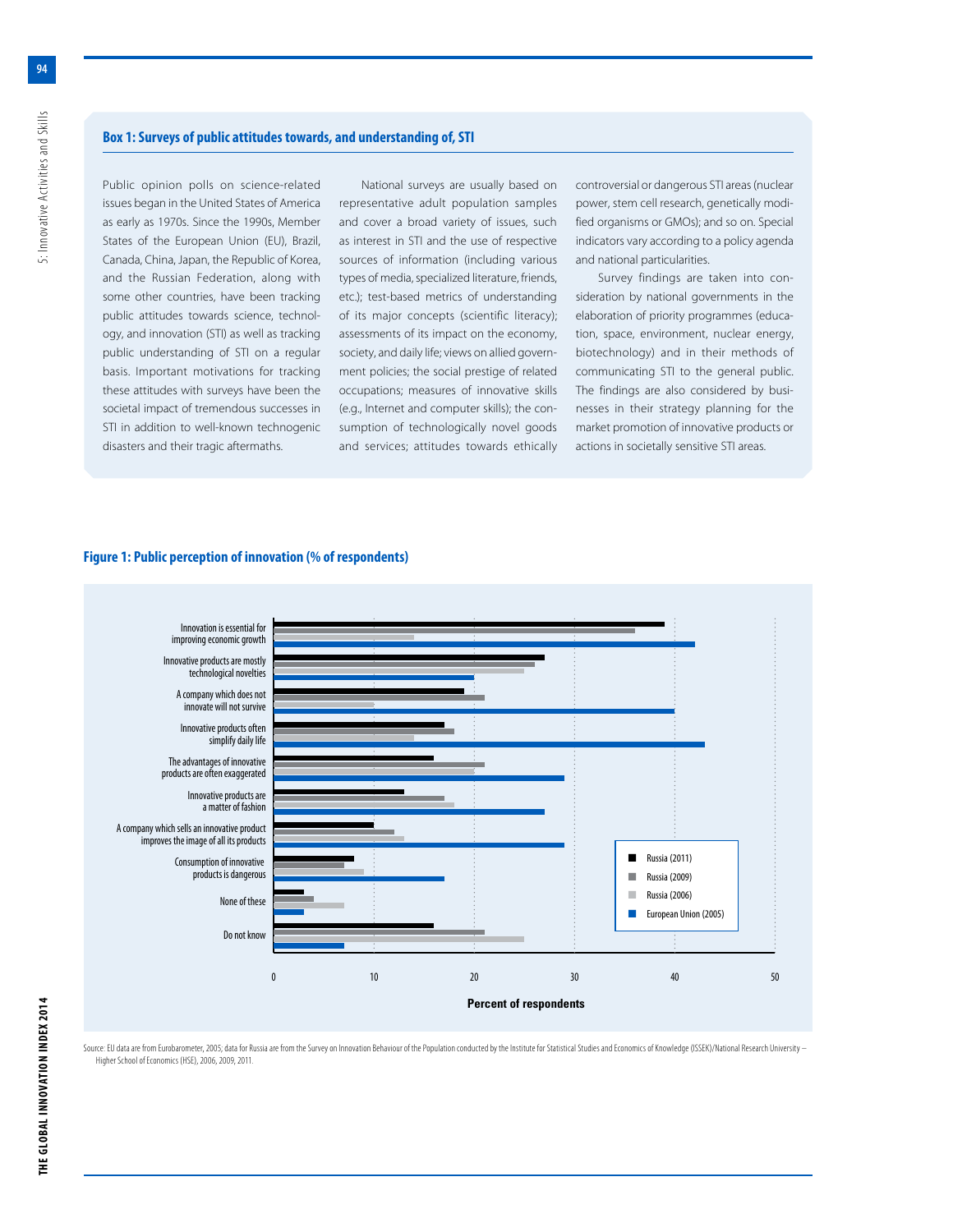**95**

## **Table 1: The motivation for using innovations at households in the Russian Federation (% respondents)**

| User motivation                                                             | 2003            | 2011 |
|-----------------------------------------------------------------------------|-----------------|------|
| I admire technological novelties and use them whenever possible             | 8               |      |
| It is necessary to use technological novelties to keep abreast of life      | 35              | 41   |
| I use certain technological novelties as far as I need them in my job       | 10              | 12   |
| My children encourage our family to use technological novelties             |                 | 12   |
| I almost do not come across modern technological equipment in everyday life | 21              | 12   |
| Modern technological equipment frightens me                                 |                 |      |
| None of these statements                                                    | 10              |      |
| Do not know                                                                 | 10 <sup>°</sup> |      |

Source: Survey on Innovation Behaviour of the Population conducted by the Institute for Statistical Studies and Economics of Knowledge (ISSEK)/National Research University – Higher School of Economics (HSE), 2011.

than the average by 10–20 percentage points. In other words, the larger the shares of innovating companies and allied employment, the more operational the abovementioned population's function as producers of innovation. Ireland and Portugal, which have high rankings for their industry innovation indicators, have been exceptions in this regard: their populations' disappointment, which is a result of the influence of the recent economic downturn despite the innovativeness of industry, has been translated into assessments similar to those of Eastern Europe.

For the Russian Federation, despite the yet-insufficient impact of innovation on daily life, the overall tendency of public opinion regarding innovative products looks rather favourable. During the last decade, the share of 'technological enthusiasts'—those who actively exploit novelties—reached 50%; another 12% were represented by the 'forced users,' who are motivated to use new technologies and methods by job requirements. Only a marginal stratum (5%) are still frightened by modern technological equipment (Table 1). Children have become a strong factor affecting technology diffusion, a fact explained by its deepening penetration into the contemporary lifestyle. However, nearly one out of eight respondents remains isolated from technological innovation—a warning signal reflecting the quality of life in certain population groups.

Four types of respondents can be distinguished according to their attitude towards technological novelties: 'admirers' (9%), those who respond 'positively' (65%), those who respond 'indifferently' (16%), and those who respond 'negatively' (5%). The first group is rather narrow and is represented mostly by men (61% of all admirers), the younger generation between 18 and 35 years of age (67%); one-third belongs to a higher-income category (compared with 16% for the overall sample); and 28% of admirers are university graduates (vs. 21% among all respondents). Such an attitude is an attribute of a specific lifestyle that is not generally widespread. The polar opposite groups offer quite a contrast: those who are either indifferent to innovation (e.g., do not use modern technological equipment in daily life or are not able to identify themselves with any survey statements) or who are even negatively motivated (i.e., frightened by technological novelties) are most frequently women, older than 55 years, and of poor social strata. Low income and conservative attitudes obviously hamper dissemination of innovative products.

The middle group—the positive users of innovation—is the most common and comprises two-thirds of the Russian population. These users are typical mainstream consumers;<sup>5</sup> their proportion can be interpreted as an important indicator of social demand for innovation, and is in fact a focal point of modern innovation policies.<sup>6</sup> The diffusion of positive attitudes reveals the increase of the population's receptivity to innovation. Subsequent changes in social behaviour caused by the recognition of the impact of innovation on economic growth and openness to novelties will stimulate the market supply of technologically advanced products and services as well as public engagement in new practices enabled by the latter.

# **Innovative behaviour: Skills and activities**

For analytical purposes, we divide participants in innovative activities into three basic categories: 'innovators', 'team members', and 'users'.7 Each category is notable for a specific set of skills that plays a crucial role in each stage of the innovation cycle (see Box 2).

According to the Higher School of Economics (HSE) survey, innovators—those who have been engaged in initiating and/or implementing improvements at work (launching new or modifying existing products or services, technologies, business processes, etc.)—amounted to roughly a quarter of the sample population (27%). However, only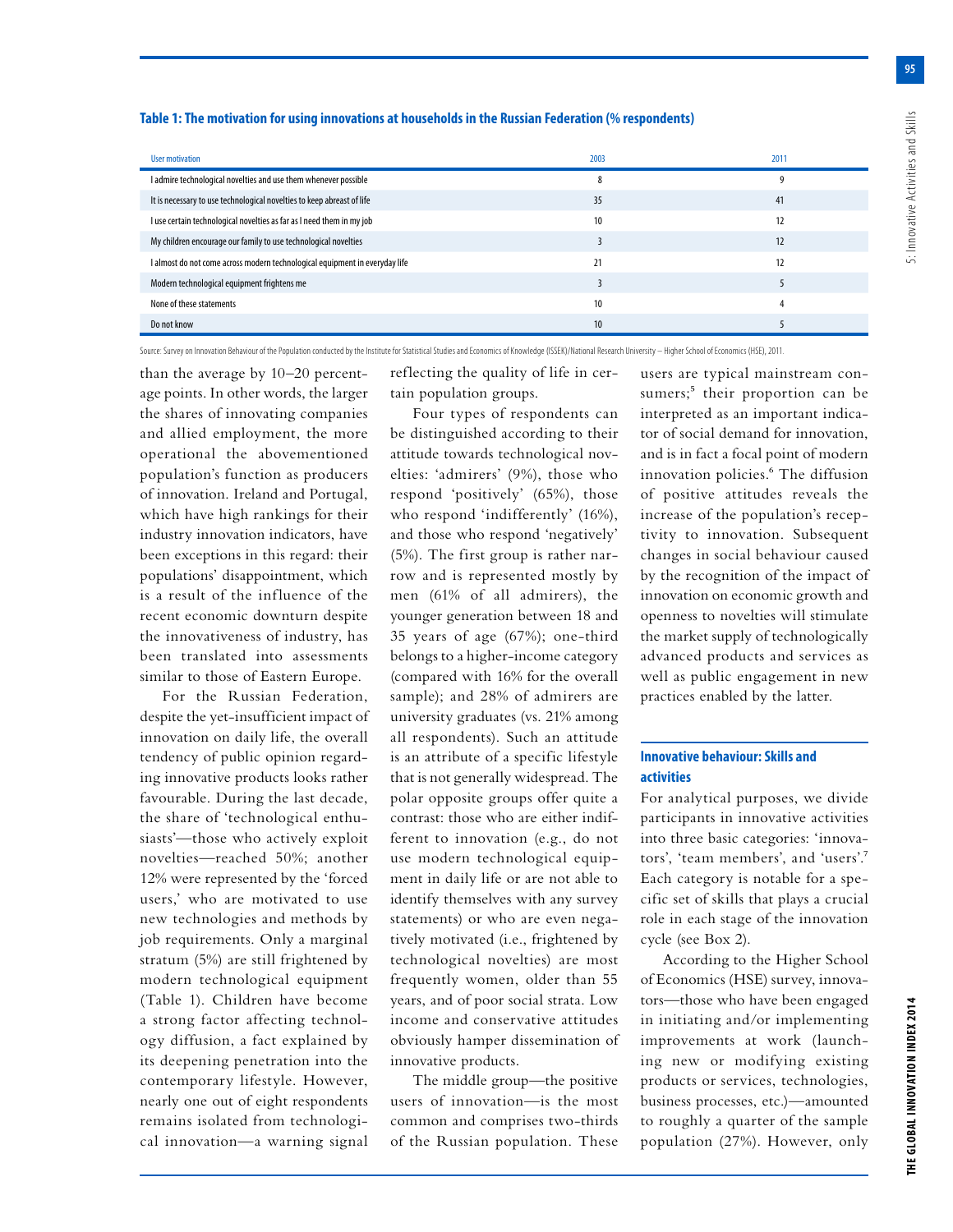Our analysis of skills for innovation is based upon findings of a 2010 Higher School of Economics (HSE) survey of the employed population with tertiary and vocational secondary education degrees in the Russian Federation.

A relevant methodological basis for this survey was provided by the European Qualification Framework, which defined skills as cognitive (involving the use of logical, intuitive, and creative thinking) or practical (involving manual dexterity and the use of methods, materials, tools and instruments) meaning the ability to apply knowledge and use know-how to complete tasks and solve problems.<sup>1</sup> The literature often concentrates on skills as social values and attitudes rather than abilities, $<sup>2</sup>$  although some scholars focus</sup> on practical skills.<sup>3</sup> However, both aspects should be taken into consideration to ensure comprehensive measurement.4

For survey purposes, the following classification was proposed: technological

60% of them (or 16% of the total sample) were identified as successful innovators who achieved their own desired goals. Their distinctive feature is that they exhibit the widest range of relevant skills among all the actors:

- Successful innovators are the most active in browsing professional information on the web (66% of respondents in this group); reading STI literature (68%); attending exhibitions and conferences (43%); and studying information about competitors, consumers, and/or suppliers  $(46\%)$ .
- They are technologically advanced because they are studying new professions (83%) and

competencies (the level of engagement with advanced technologies); information skills (the ability to conceive and use information from different sources, including mass media and the Internet, and to use information technologies for communication and information search); management skills (project-management skills, managerial and organizational knowledge); marketing skills; entrepreneurial skills (the ability to start a new business, manage it, and assume responsibility and risk); communication skills; and personal qualities (creativity, proactive attitude, leadership, self-efficacy, tolerance, risk-propensity).

#### **Notes**

- 1 European Commission, 2010; Méhaut, 2012.
- 2 Florida, 2002; Batinic et al., 2008; Sojka and Deeter-Schmelz, 2008; Chell and Athayde, 2009; Zaytseva and Shulalova, 2011; Zaytseva et al., 2013.
- 3 Hanel, 2008; Smatko, 2012, 2013. 4 OECD, 2011a, p. 52.

learning new work techniques (86%) and equipment (69%).

- They are notable for achieving the highest scores in e-skills: 75% of successful innovators use search engines (compared with 60% for the whole sample); 67% send e-mails with attached files (vs. 50%); 58% are able to install new devices (vs. 41%); and 47% use specialized software (vs. 33%).
- In addition to strong cognitive skills, they are best equipped with the knowledge of business processes and are experienced in team building and steering, developing enterprise strategies, marketing, and external communications.

In terms of personal qualities, successful innovators, to a large degree, exhibit entrepreneurship, leadership, self-confidence, and creativity (Table 2). Interestingly, unsuccessful innovators have similar psychographic profiles, but their skill range is more restricted. This similarity implies that the innovative potential of an individual is not an instinctive feature, and essential skills for innovation can be learned. The same is true for personal qualities, or 'soft' skills.<sup>8</sup> National education systems are therefore motivated to transform formal curricula and teaching techniques and to promote life-long learning aimed at supporting the innovative patterns of a population's behaviour and attitudes.

Successful innovators are accompanied by skilled employees (team members) who contribute to developing new ideas (15% of respondents). The percentage of efficient team members whose innovative projects have been implemented is even lower—7%. These workers are comparable to innovators in their skill profile, though it is narrower: their e-skills are less advanced and their professional duties are subjected to in-house operations. Even the efficient team members typically visit exhibitions or conferences (33%) or participate in strategy planning, fundraising, and communication activities less often than the successful innovators. Such team member employees are conscientious assistants rather than leaders: their core personal qualities include a proactive attitude and self-confidence, although they lack leadership, creativity, and risk propensity. Efficient team members are somewhat older than innovators (44 vs. 41 years on average) and less frequently have a university diploma (56% vs. 69%, respectively), but they are better skilled than their

5: Innovative Activities and Skills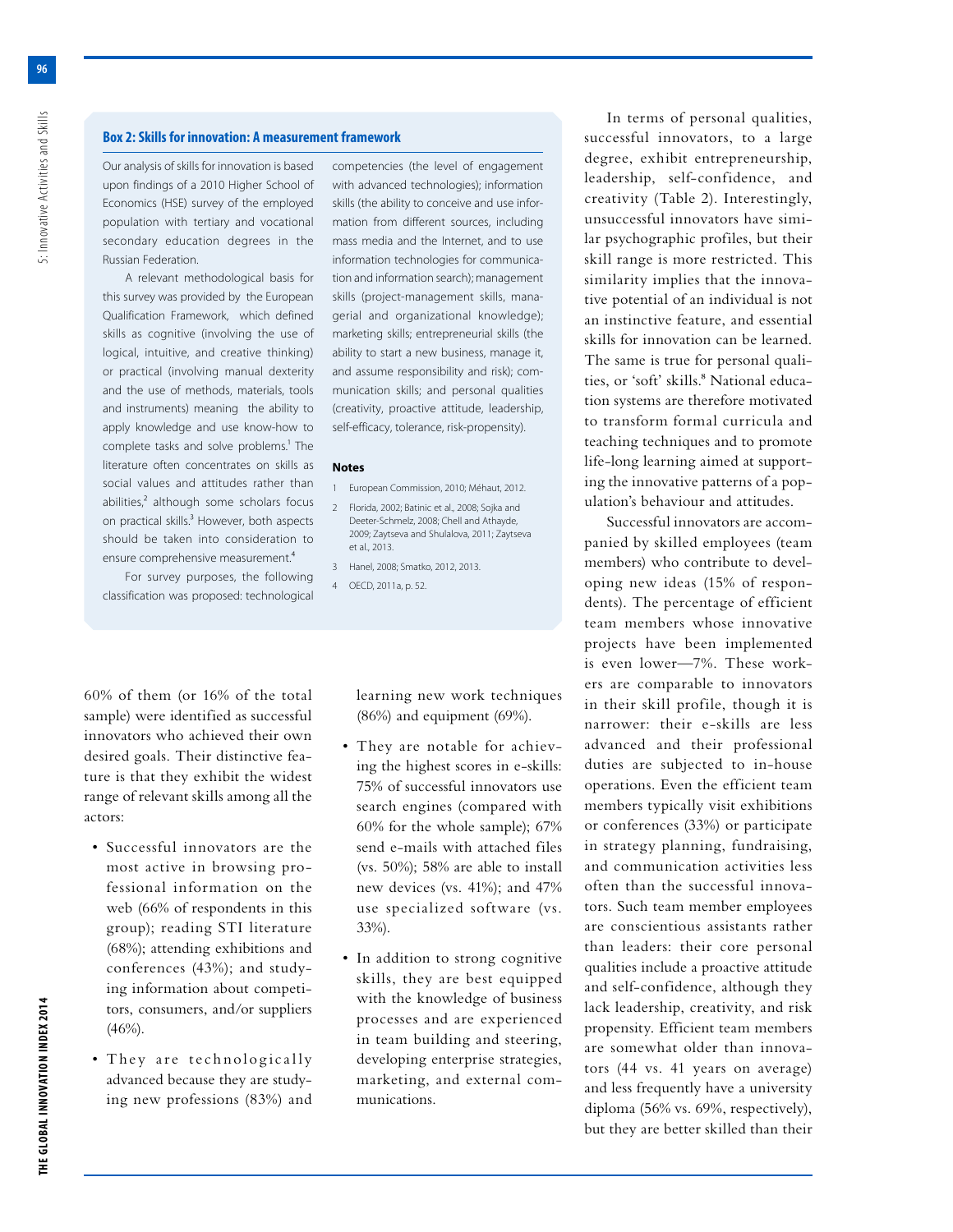**97**

#### **Table 2: Personal qualities of the innovative workforce**

|                   | All     | <b>Innovators</b> |                     | <b>Team members</b> |             | <b>Users</b> |         | <b>Non-participants</b> |
|-------------------|---------|-------------------|---------------------|---------------------|-------------|--------------|---------|-------------------------|
| <b>Quality</b>    |         | Successful        | <b>Unsuccessful</b> | <b>Efficient</b>    | Inefficient | Active       | Passive |                         |
| Entrepreneurship  | 0.32    | 0.71              | 0.55                | 0.40                | 0.32        | 0.16         | 0.17    | 0.04                    |
| Tolerance         | 0.57    | 0.61              | 0.56                | 0.62                | 0.54        | 0.57         | 0.55    | 0.53                    |
| Self-confidence   | 0.42    | 0.60              | 0.51                | 0.46                | 0.44        | 0.37         | 0.36    | 0.19                    |
| Leadership        | 0.09    | 0.53              | 0.38                | 0.13                | 0.10        | $-0.13$      | $-0.08$ | $-0.15$                 |
| Creativity        | 0.10    | 0.51              | 0.40                | 0.17                | 0.08        | $-0.01$      | $-0.12$ | $-0.19$                 |
| <b>Activeness</b> | 0.09    | 0.37              | 0.35                | 0.18                | 0.05        | 0.04         | $-0.12$ | $-0.17$                 |
| Risk propensity   | $-0.01$ | 0.15              | 0.10                | $-0.04$             | 0.05        | $-0.05$      | $-0.11$ | $-0.13$                 |

Source: Survey on Innovation Behaviour of the Population, conducted by the Institute for Statistical Studies and Economics of Knowledge (ISSEX)/National Research University – Higher School of Economics (HSE), 2010. Note: Numbers in the table are on the scale of –2.00 (minimal expression) to +2.00 (maximum expression).

inefficient colleagues. This finding provides additional evidence of the impact of training on technological capabilities and the innovative potential of firms.

The third important group engaged in the implementation of innovation unites new knowledge and technology users. It covers almost half of employees (48%) and is divided into two subgroups: 'active users' (22%) and 'passive users' (26%). Active users include those who have upgraded competencies during the last five years. This is the youngest group among all respondents, while the passive users are the oldest. In terms of core competencies, active users stand far behind both the innovators and the team members: they are insufficiently motivated to use innovation and less ambitious, with weaker leadership, creativity, and risk propensity qualities, but they are hard-working and tolerant. Such characteristics allow younger members of this subgroup to advance their position (by, for example, moving into the group of team members or even to become successful innovators) in the course of improving their professional qualities and developing their careers.

Beyond the abovementioned categories, 10% of employees with tertiary and vocational secondary degrees are not engaged in any innovative activities. This group is the least skilled and least well adapted for innovation, and its members usually occupy lower positions and perform the jobs that do not require special education. A large proportion of them have qualifications that do not meet the needs of the labour market. Their lack of self-confidence and creativity hampers learning and their ability to adapt to changing circumstances.

# **Policy implications**

Surveys of public attitudes towards STI and public understanding of it shed light on the linkages among social values, skills, and innovation. These linkages have to be taken into account by national governments when designing evidence-based policies aimed at building public trust to be shared among different parts of the society. No single approach to such a complex task can work in every instance, and a onesize-fits-all model is insufficient when applied to different countries. However, some successful practices are worth considering.

The Strategy for Innovative Development until 2020, adopted by the Russian government in December 2011, centres around

promoting innovation culture, improving allied competencies, creating a positive image of innovative entrepreneurship, increasing the societal prestige of STI activities, and developing an innovationfriendly environment. An earmarked President's Decree of May 2012 urged all governmental agencies to ensure the coordination of sectoral policies and programmes with this document, which consequently allowed a comprehensive action plan as a whole-of-the-government policy to be established.

The primary component of this action plan is the reform of education, with the goal of supporting the development of innovative skills and personal qualities from early childhood. The plan is envisaged to upgrade education programmes by placing particular emphasis on modern information and communication technology (ICT) enabled techniques and information resources, enlarging public support for kindergartens and schools, and establishing necessary outreach to parents and raising their awareness about the benefits of innovation. An infrastructure that helps to identify particular talents of students early and to promote those talents through individual advanced education services is being developed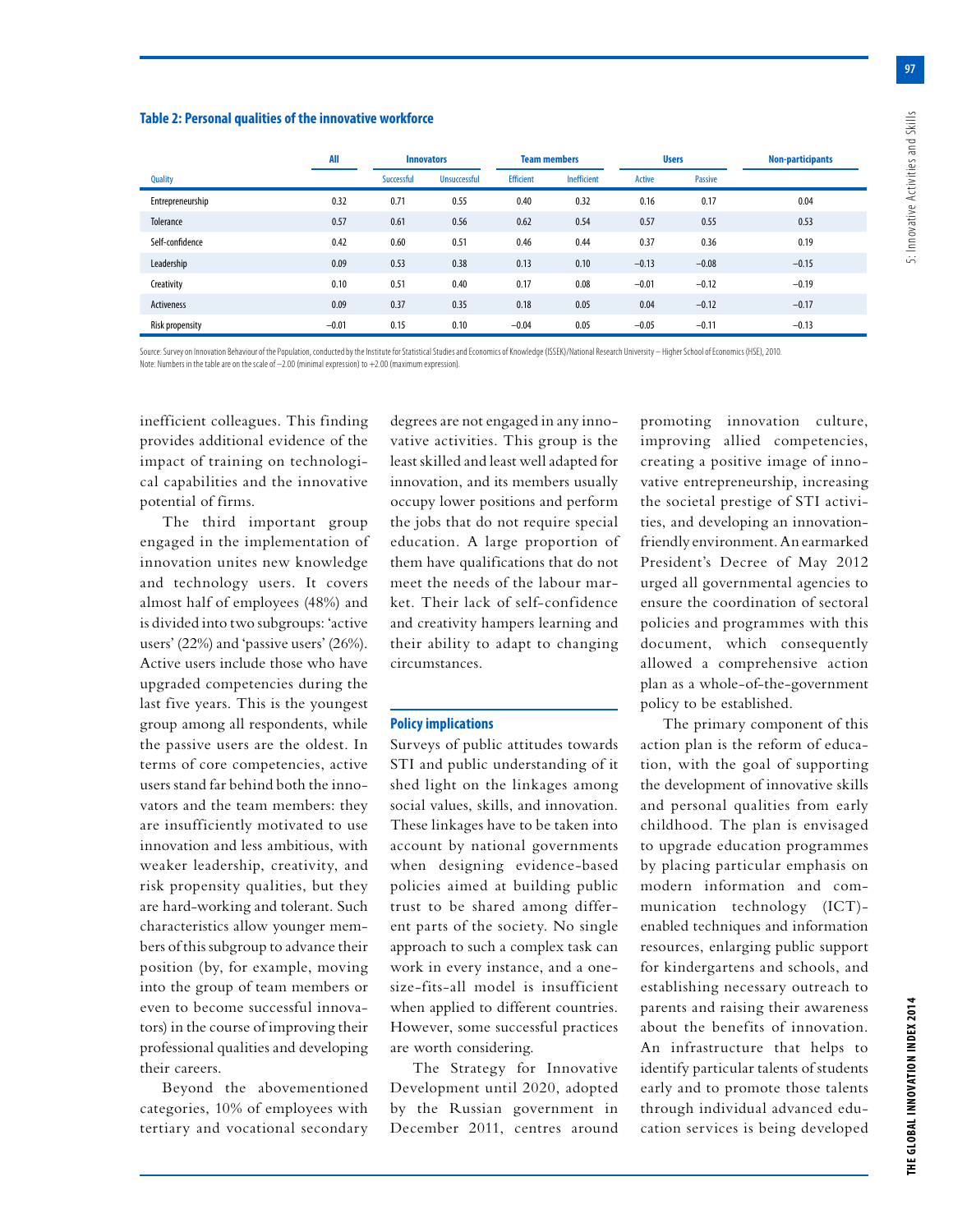in collaboration with leading universities. The training of qualified teachers is given particular attention, and certain measures are being taken to reconsider respective education standards for teacher training. Government-supported federal student Olympiads in mathematics, natural and social sciences, and information technology take place every year, and the winners are accepted by the best national universities. Tertiary education reforms include offering college-level applied baccalaureate degrees that combine fundamental knowledge with advanced technological skills in specific areas, stronger integration of courses in management and entrepreneurship into university programmes (especially for engineering), and strengthening universities' innovative infrastructures (with technoparks, business incubators, technology transfer centres, spin-off firms, etc.) and cooperation on research and development with companies.9 Training in innovative entrepreneurship has also become a key priority for multiple life-long learning programmes and networks supported by universities, venture companies, industry, and regional authorities.

Large-scale inclusive innovation policy actions have been implemented at national and regional levels to broaden access to new technology and combat social exclusion. Several government programmes envisage funding to promote e-government public services, high-tech health aid and telemedicine, and Internet penetration to remote areas.

An important role in promoting innovative culture is played by innovation-development institutions—the Russian Venture Company, RUSNANO, the Agency for Strategic Initiatives, and a few others—which together have created a joint task force for popularizing innovation. The task force provides subsidies to STI museums, exhibitions, and media; organizes contests for individual innovators; and supports the innovation projects of young inventors and start-up communities. Information centres in sensitive high-tech sectors (such as the 17 centres established by the nuclear energy corporation Rosatom in the areas of its enterprises' presence) contribute greatly to the communication of STI knowledge to the general public and the popularization of science education among children. Another successful example of promoting innovation is the national Science Festival initiated by the Moscow City Government in 2006. Since its inception, the Science Festival has spread to 70 regions and involved more than 500 organizations—universities, research centres, innovating companies, museums, and so on. The Festival enjoyed over a million visitors across the whole country in 2013.

### **Conclusion**

The population's engagement with innovation requires greater attention from policy makers and from society at large. The findings analysed in this chapter suggest that, in most cases, people recognize the importance of innovation for socioeconomic development, although such an appreciation is not always coupled with intensive penetration of innovation into individual lifestyles. A large part of the population remains isolated from technological advancements and uninvolved with any innovative activities. This isolation is explained by social barriers and the lack of personal attitudes, skills, and abilities needed to master knowledge and technology. This mixture represents a societal

mindset,<sup>10</sup> reflecting the actual status of innovation-related values that embody people's active involvement with the social environment and its improvement by finding better solutions for specific situations at work or in everyday life. At the individual level, taken together with a composite of skills and personal qualities, it determines the role of a person in innovative processes and his or her intellectual and material progress that can result from seizing opportunities for life-long learning.

 Groups of the population that do not participate in the implementation and consumption of innovation are at risk of being left behind by social exclusion and subsequent backwardness. This may occur because of a lack of means and adequate skills, but it may also be deliberate because of poor self-confidence and an inability to adjust to a changing environment. All these factors can significantly hamper innovation processes and, consequently, mark a space for inclusive policy actions. Popularizing innovation and allied novel practices aimed at upgrading competencies and developing an innovation-friendly environment are also important components of boosting competitiveness. Another critical element is the modernization of education systems so that they will ensure the development of knowledge, innovative skills, and personal qualities (such as entrepreneurship, tolerance, self-confidence, leadership, creativity, activeness, and risk propensity) from early childhood.

Given the changing nature of innovation and the long-term character of public awareness and trust building processes, the policies that address these areas have to be adaptive and continuous, and their efficiency will, to a great extent, determine the global competitiveness of nations.